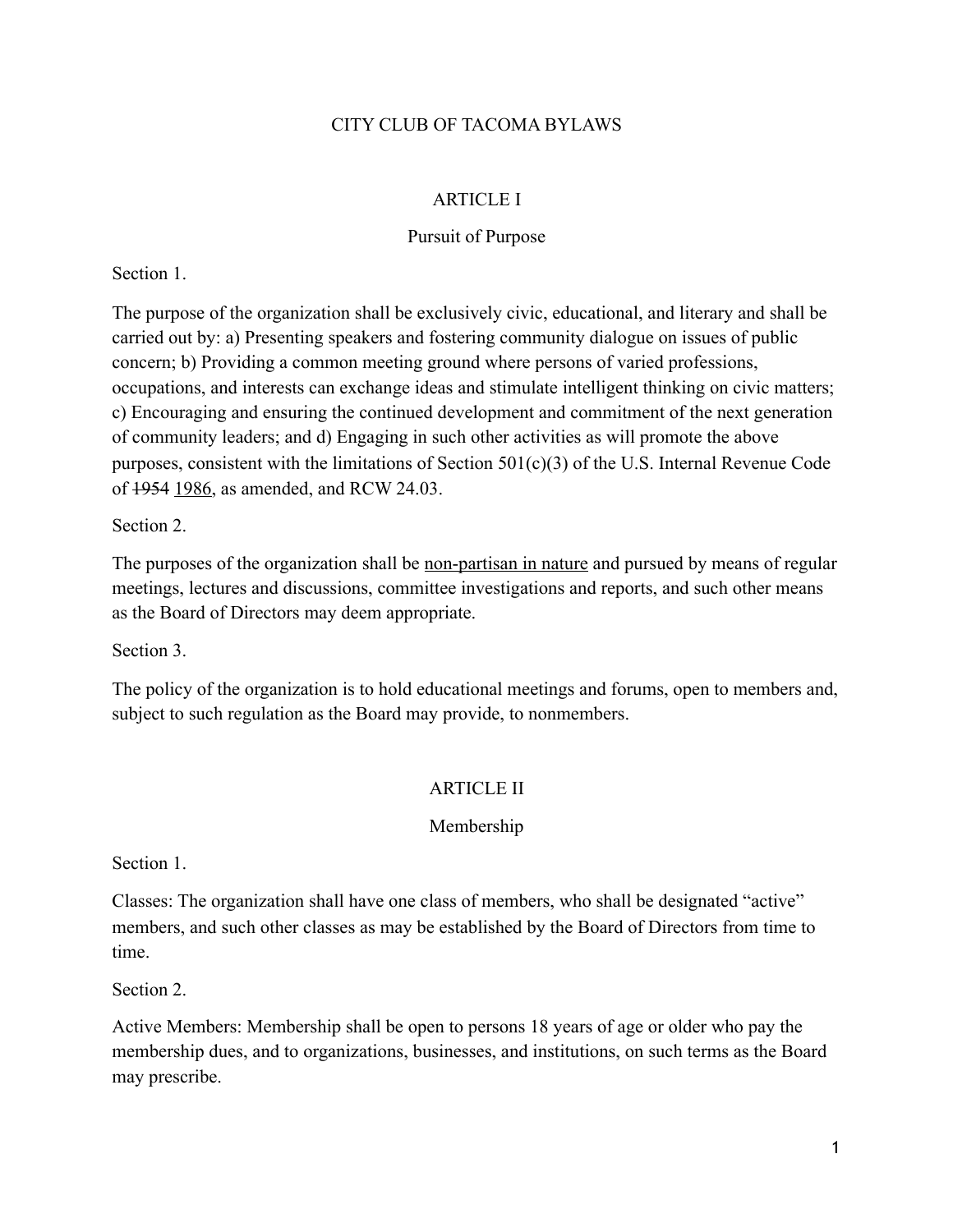## Section 3.

Membership Dues: The amount of annual dues shall be established, and changed as required, by resolution of the Board of Directors, provided that notices of changes in dues shall be mailed or e-mailed to active members at least thirty (30) days before the effective date of such change. The Board may prescribe varying dues rates for joint, business, and institutional memberships.

## Section 4.

Suspension of Membership: Any members failing to pay dues within sixty (60) days of the billing date shall be suspended. Any person suspended from membership for nonpayment of dues may be reinstated upon payment of dues.

## Section 5.

Rights of Members: Active members in good standing shall have the right to elect directors in the manner provided by these Bylaws, and to vote on all matters submitted by the Board to a vote of the membership. Each membership for which an organization, business, or institution pays dues shall have one vote in elections and other matters submitted to votes of the members, with the dues paying entity designating who will vote the membership at the time of application or renewal.

# Section 6.

Antidiscrimination amendment: City Club of Tacoma does not discriminate on the basis of religion, race, national origin, political affiliation, sex, sexual orientation, age, or the presence of any sensory, mental or physical handicap that can be reasonably accommodated.

# ARTICLE III

# Meeting of Members

# Section 1.

Annual Meeting: An annual meeting of the membership shall be held between June 1 and July 31 of each year, or at such other time at the direction of the Board of Directors, at which the results of the elections of Directors by the membership and of officers and additional Directors by the Directors, shall be announced, and at which such other business as may properly come before the meeting shall be transacted. Notice of the Annual Meeting shall be mailed or e-mailed to each member at least ten (10) days before the date of the meeting.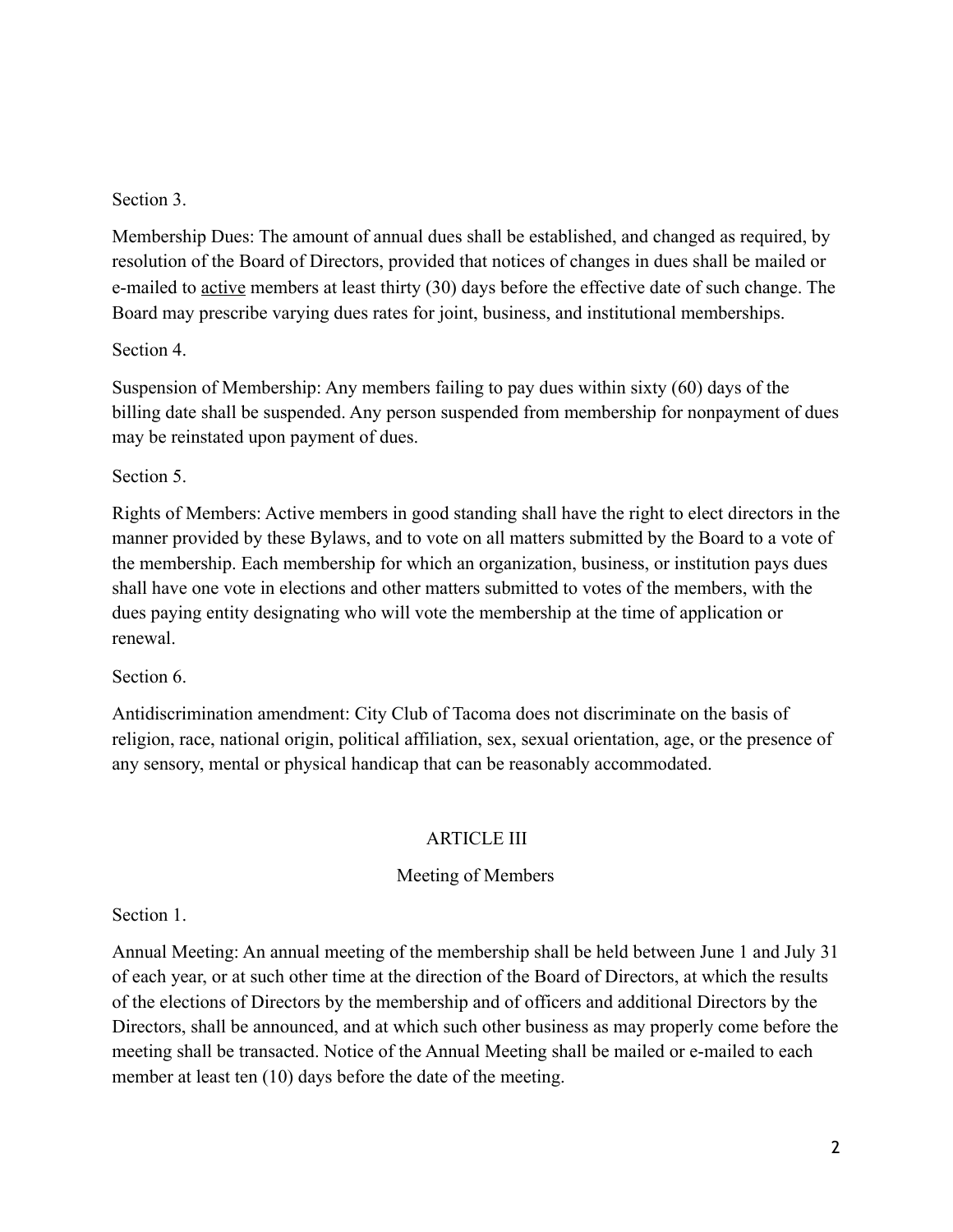Section 2.

Special Meetings: Special meetings of the membership shall be called by the President, the Board of Directors, or upon receipt of a petition signed by fifty percent (50%) of the active members. The President or Executive Director shall mail or e-mail notice of such meeting to each member of the organization at least seven (7) days before the date fixed for such meeting, stating the purpose.

# ARTICLE IV

# Board of Directors

Section 1.

Powers and Qualifications: The affairs of the organization shall be managed by a Board of Directors who shall be elected from the active membership of the organization. The Board of Directors shall have the control of and responsibility for the management of the affairs and property of the organization.

Section 2.

Number: The number of Directors of the organization shall be fixed by the Board of Directors and number between nine 12--(9) and thirteen18 (13) consisting of the officers of the organization including, but not limited to the following: (1), President, (2), President – Elect, (3), Secretary, (4), Treasurer, and (5), including (the Immediate Past President.) and the Directors elected as prescribed by these Bylaws.

Section 3.

Terms and Term Limits: Directors elected in accordance with Article VII shall serve staggered two to three-year terms, with a minimum of five three (3) Directors being elected each year. These terms are renewable, but no person shall serve more than two (2) consecutive full terms.

Section 4.

Conflict of Interest: Any member of the board who has a financial, personal, or official interest in, or conflict (or appearance of a conflict) with, any matter pending before the Board, of such nature that it prevents or may prevent that member from acting on the matter in an impartial manner, will offer to the Board to voluntarily excuse him/herself and will vacate his seat and refrain from discussion and voting on said item.

Section 5:

Removal from Office: A Director may be removed from office by majority vote at a regularly scheduled board meeting where the item was placed on the written agenda distributed at least one week ahead.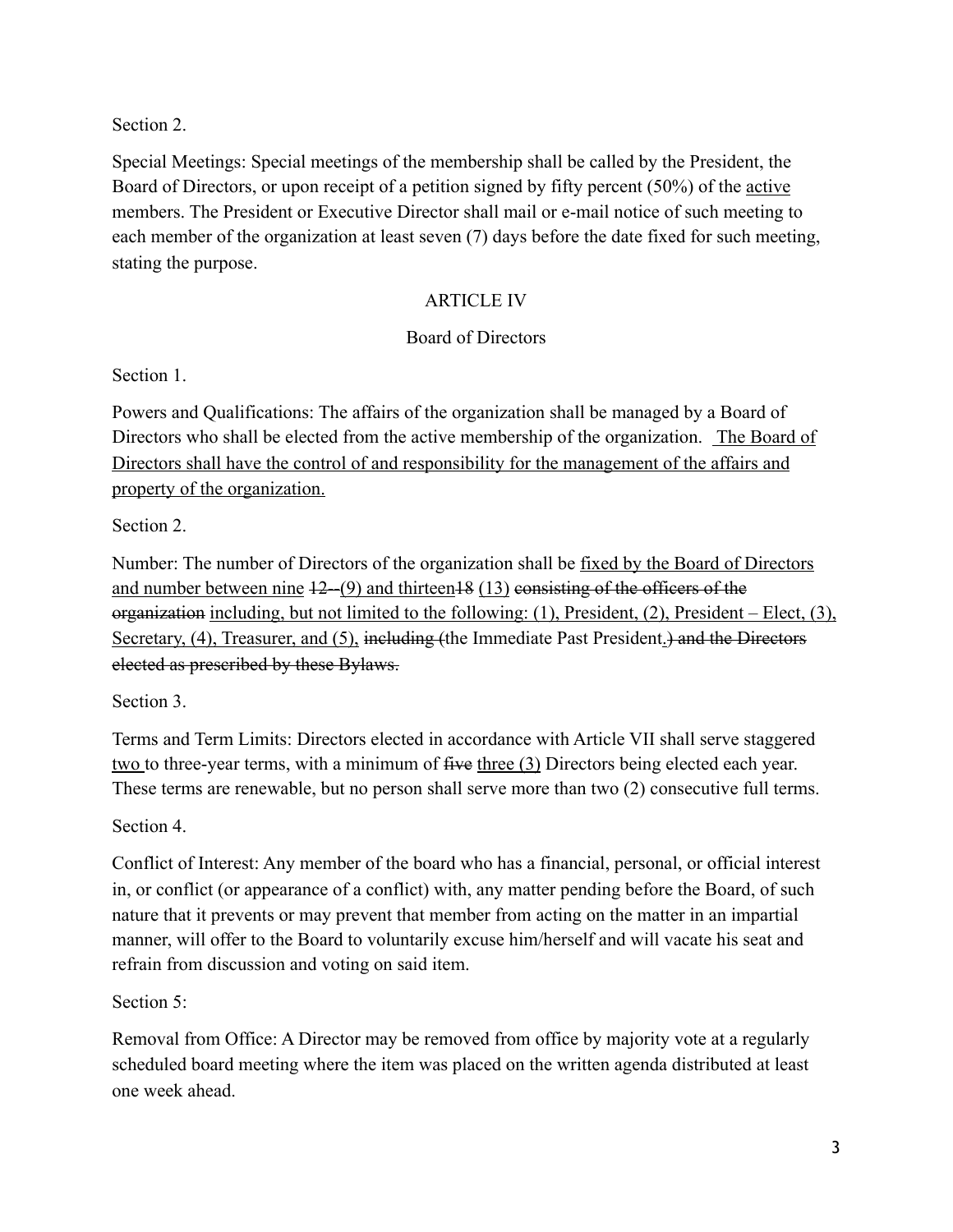Section 6.

Vacancies: The Board of Directors shall have the power to fill any vacancy occurring on the Board for the unexpired term of a Director.

Section 7.

Compensation: No compensation shall be paid to the members of the Board of Directors.

# ARTICLE V

# Board of Directors Meetings

Section 1.

Regular Meetings: The Board of Directors shall hold a minimum of nine (9) board meetings annually to conduct the business of the organization.

Section 2.

Special Meetings: Special meetings of the Board of Directors may be called by the President, or by two (2) members of the Board of Directors.

Section 3.

Attendance: Any director or officer with three (3) unexcused absences from regular meetings of the Board in a fiscal year may be removed by Board resolution.

Section 4.

Notice: Written or telephone electronic communication notice of regular meetings of the Board of Directors shall be given to all Directors not less than  $\tan(\theta)$  five (5) days before the date of the meetings. Notice of special meetings shall be given in reasonable manner and time.

Section 5.

Quorum: The presence in person of a A majority of the Board of Directors shall constitute a quorum for the transaction of business. The act of a majority of the Directors present at a meeting at which a quorum is present shall be the act of the Board of Directors. A lesser number than a majority shall have the power to adjourn to a later specified time, with notice.

Section 6.

Action by Director Without Meeting: Any action required or permitted to be taken at a meeting of the Board of Directors or executive committee may be taken without a meeting if a consent in writing setting forth the action taken has been signed by all of the members of the Board of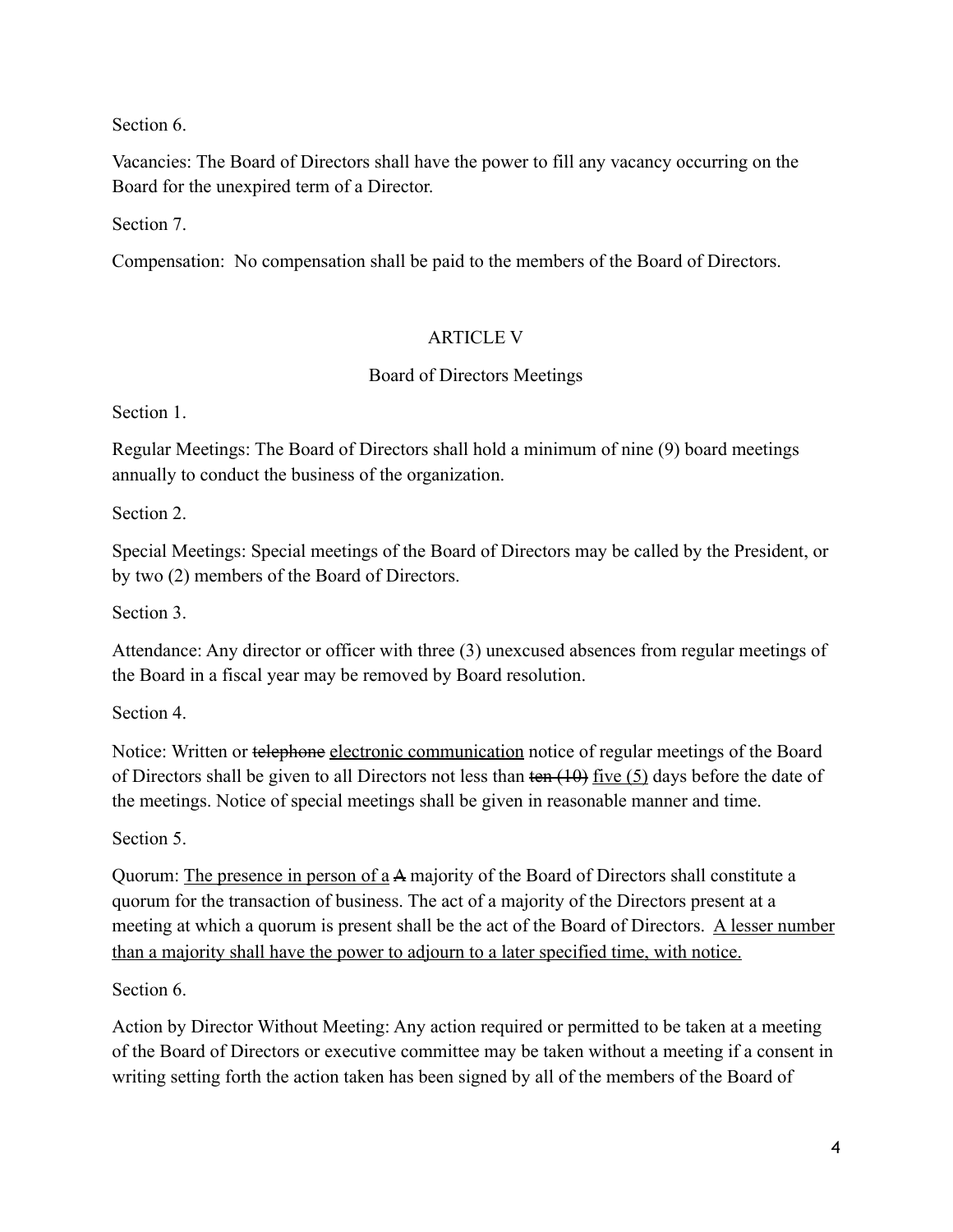Directors or of the executive committee, as the case may be. Such consent shall have the same force and effect as a unanimous vote at a meeting.

#### Section 7.

Action of Directors by Communication Equipment: Any action required or that may be taken at a meeting of the Directors, or a committee thereof, may be taken by means of a conference telephone call or similar communications equipment as long as all persons participating in the meeting can hear each other at the same time. Minutes of such action shall be recorded by the Secretary as if the meeting had occurred in person.

#### Section 7.

Rules of Procedure: The rules of procedure at meetings of the Board of Directors or meetings of the organization shall be the rules contained in Robert's Rules of Order, Newly Revised, so far as applicable and when not inconsistent with these Bylaws or the Articles of Incorporation.

#### ARTICLE VI

#### **Officers**

Section 1.

Number of Officers: The Officers of the organization shall be a President, a President-Elect, a Secretary, and a Treasurer. The President-Elect shall be elected by the Board of Directors for a term of one (1) year. The President-Elect, so elected, shall succeed to the office of the President the following term. No person shall be eligible to serve as President-Elect who has not served as a member of the Board of Directors for at least one year. The Secretary and the Treasurer shall be elected each year for a one (1) year term by the Board of Directors from among the Directors, in accordance with Article IV, Section 4. These terms are renewable, but no person shall serve more than two (2) consecutive full terms in the same office, except at the pleasure of the Board. No person shall hold more than one office at the same time.

Section 2.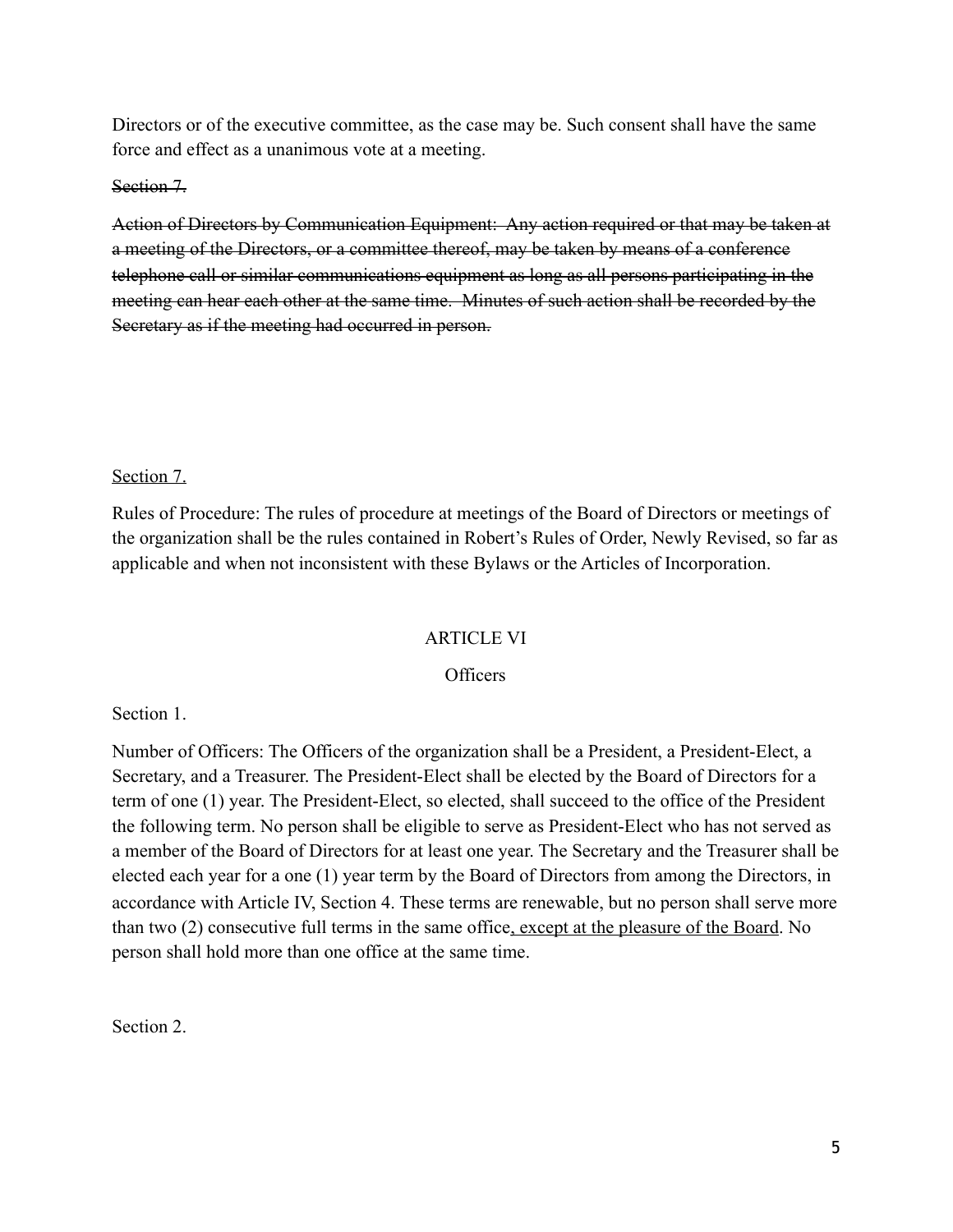The President: The President shall preside at all meetings of the Board of Directors and the organization, shall be an ex officio member of all committees, and shall perform such other duties as are usually incident to such office.

Section 3.

The President-Elect: The President-Elect, in the absence or disability of the President, shall perform the duties of the President, and shall serve as President for one (1) year, after one (1) year as President-Elect.

Section 4.

The Secretary: The Secretary shall keep and authenticate records of the proceedings of the Board of Directors and of the membership, and shall perform such other duties as are commonly incident to such office.

Section 5.

The Treasurer: The Treasurer shall be the chair of the Finance Committee and shall perform such other duties as are commonly incident to such office. The Treasurer shall have the care and custody of and be responsible for all funds of the organization and monitor regular books of account.

Section 6.

Vacancies: Vacancies in any office arising from any cause shall be filled for the unexpired portion of the term, if more than one year, by the Board of Directors at the next regular or special meeting of the Board.

# ARTICLE VII

Elections

Section 1.

Nominations: Not later than February 1 each year, the Governance Committee shall begin calling for board nominations. Not later than April 1 each year, the Governance Committee shall nominate at least one (1) member for each Directorship to be filled for the coming year.

Section 2.

Election of Directors: After the close of the nominating period, the Chair of the Governance Committee shall report its slate of nominations to the membership via e-mail by May 1.

Section 3.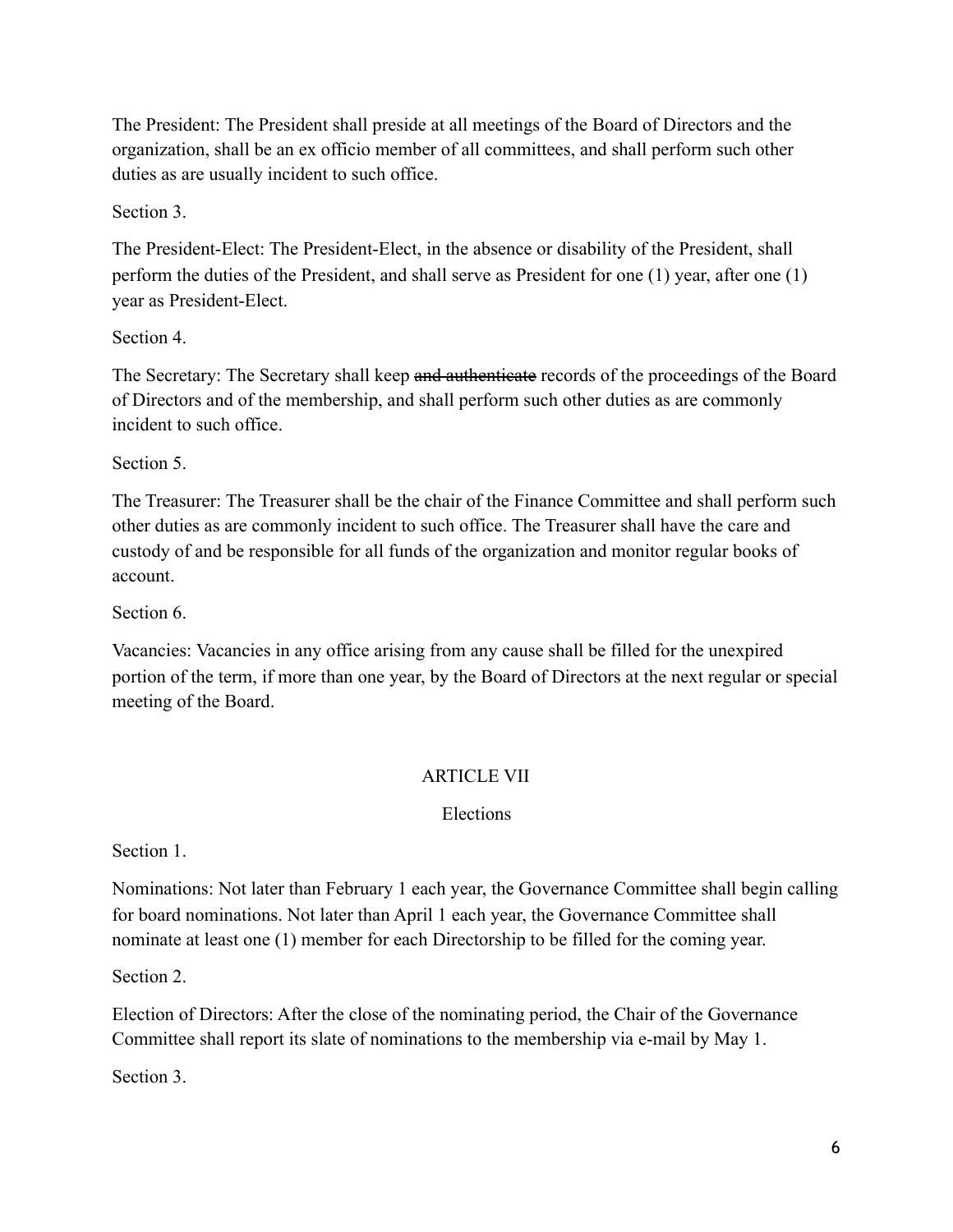Terms: Terms of Officers and Directors shall begin when the new fiscal year begins, and shall continue until their successors are elected.

## ARTICLE VIII

## **Committees**

Section 1.

Standing Committees: In addition to such other committees as may be authorized by the Board, the organization shall have the following Standing Committees which shall meet at least once per quarter:

Executive Committee: chaired by the President and consisting of the President-Elect, Secretary, and Treasurer and the immediate Past President. The Executive Committee shall have the responsibility of conducting performance reviews of employees of the City Club.

Finance: chaired by the Treasurer, to advise the Board on all financial matters pertaining to organization activities, including fundraising, and to draft and present the proposed budget to the Board at its annual meeting.

Fundraising: to plan events, or other programs, designed to raise money for the administration of City Club and to support community endeavors in ways determined by the Board.

Governance: to guide the general affairs of the Board, to meet with prospective board members and recommend a slate of officers to the board, and to organize training sessions for the entire board.

Membership: to attract and provide orientation to new members and to undertake such other responsibilities as may be assigned by the Board.

Programs: to arrange the programs for meetings of the organization.

Section 2.

Appointments: The President shall, at the beginning of his or her term of office, appoint members of the organization as the chairpersons of the committees that have been established. Chairpersons shall serve one two-year term, except at the pleasure of the Board. The President shall ensure that every committee has at least one board member on its roster. The President, in consultation with the Committee Chair, shall appoint members of the organization to serve on the committees.

Section 3: Results of committee meetings shall be reported at the next meeting of the Board of Directors.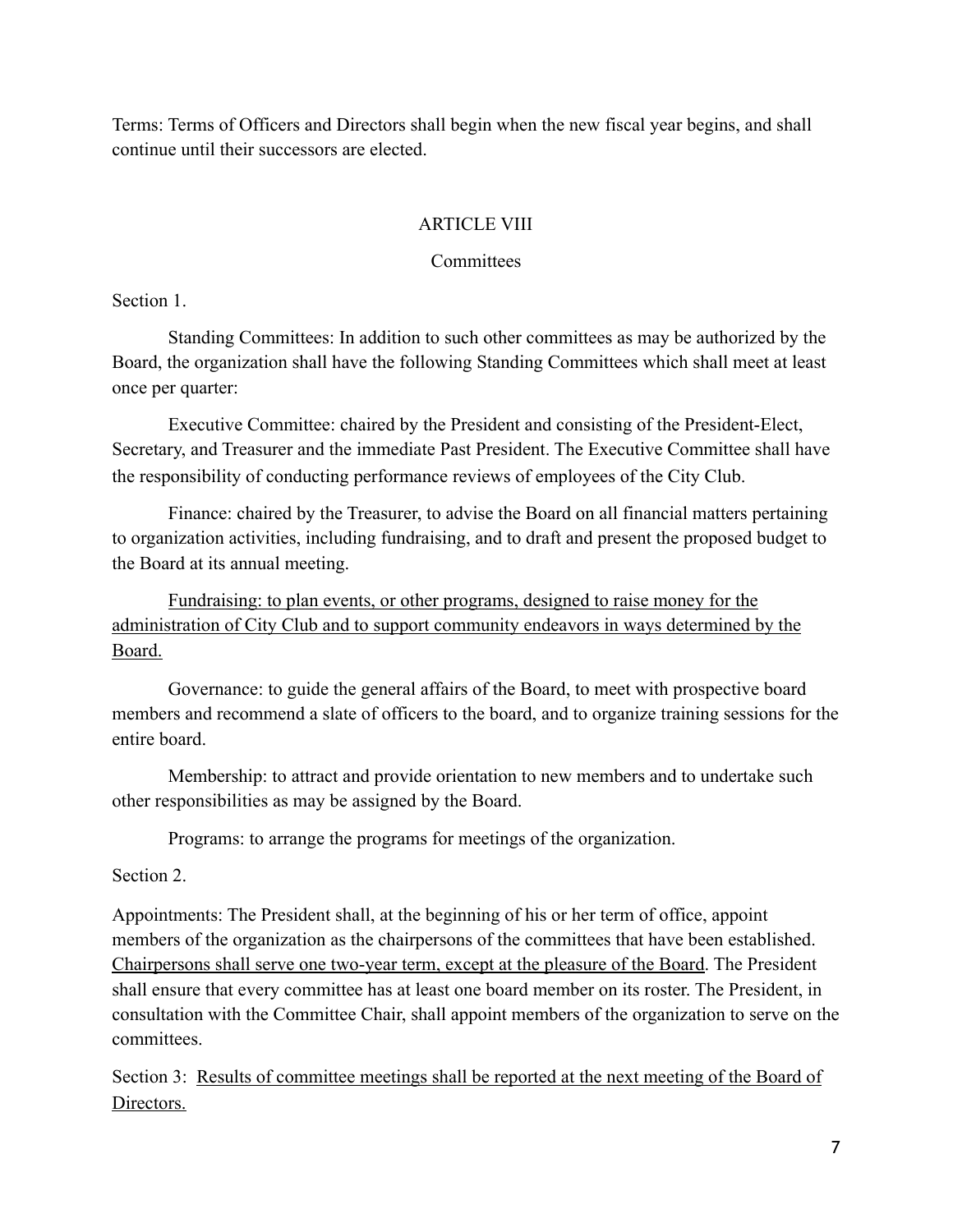## Section 4:

Creation or Dissolution of Committees: The President, in consultation with the Board of Directors, may establish a new or temporary committee as the needs of the organization dictate. Any such committee may then be simply dissolved when the need for such a committee has passed.

## ARTICLE IX

## **Staff**

Section 1.

Hiring: The Board of Directors may hire appropriate management staff to serve at the will of the Board of Directors, and who in turn may hire authorized support staff, to conduct the business of the organization. The staff shall exercise such powers and perform such duties as are determined to be appropriate from time to time by the Board of Directors. Affirmative action shall be considered in all hiring decisions.

Section 2.

Compensation: The compensation and benefits of all staff of the organization shall be determined by the Board of Directors.

Section 3.

Removal: Any staff person hired by the Board of Directors may be removed at any time by the affirmative vote of a majority of the Board. Any support staff person hired by the staff may be removed by the management staff.

# **ARTICLE X**

## Fiscal Policies

Section 1.

Fiscal Year: The fiscal year of the organization shall be September 1 through August 31.

Section 2.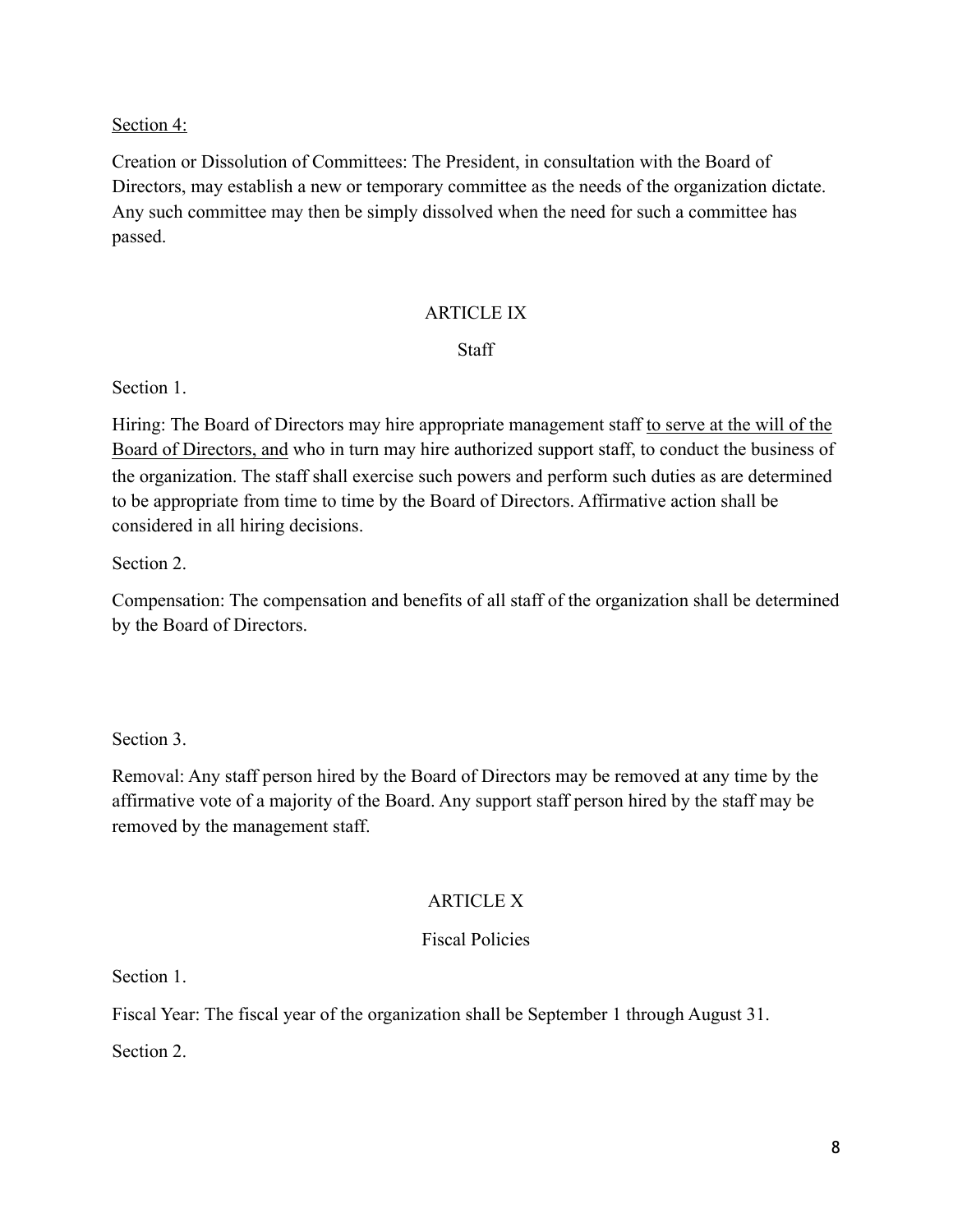Loans Prohibited: No loans shall be made by the organization to any Officer, Director, Member, or any other person.

Section 3.

Indemnification: The officers, directors, employees, and agents of the organization shall be entitled to indemnification exactly as if this organization were incorporated under the Washington Business Corporation Act, RCW 23A.08.025.

Section 4.

Books and Records: The organization shall keep correct and complete books and records of account, and shall also keep minutes of the proceedings of its meetings, and shall keep at its registered or principal office a record giving the names and addresses of the members entitled to vote. All books and records of the organization may be inspected by any member or his or her agent or attorney, for any proper purpose at any reasonable time and kept at a location to be determined by the Board of Directors.

## **ARTICLE XI**

## **Dissolution**

 Upon the dissolution of this corporation, assets shall be distributed for one or more exempt purposes within the meaning of section  $501(c)(3)$  of the Internal Revenue Code (or the corresponding provision of any future federal tax code), or shall be distributed to the Federal Government, or a state or local government for a public purpose. Any such assets not so disposed of shall be disposed of by the Superior Court of the county in which the principal office of the corporation is then located, exclusively for such purposes or to such organization or organizations, as the Court shall determine, which are organized and operated exclusively for such purposes.

## ARTICLE XII

#### Amendments

Section 1.

These Bylaws may be altered, amended, or repealed by the affirmative vote of two thirds (2/3) of the members of the Board of Directors at any meeting of the Board, after thirty (30) days' written notice to the board members of such possible change, with opportunity provided for comments from the board members. The Notice may be a summary of the proposed change and its effect, with provision made for copies of the entire text to those board members requesting it.